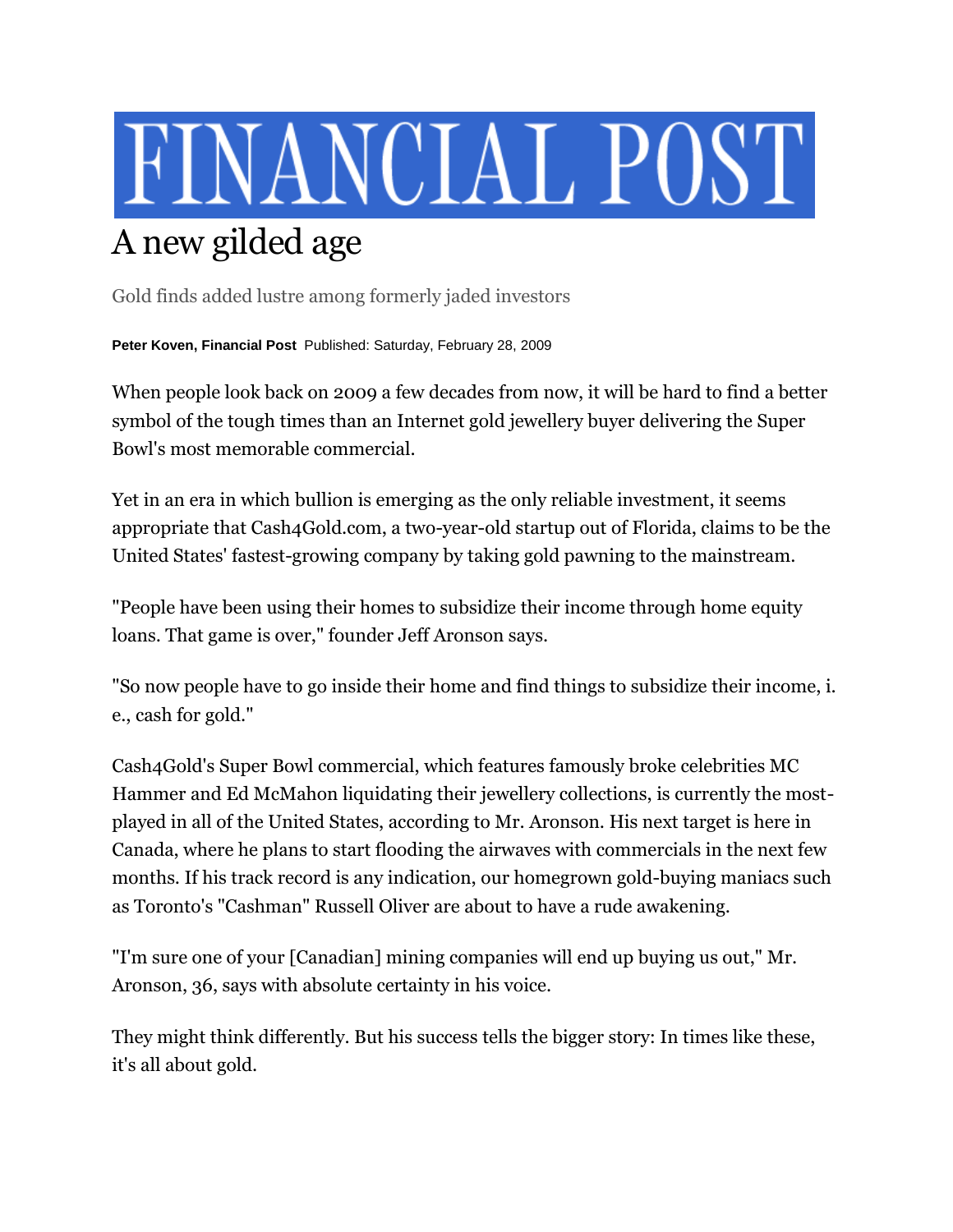Tomorrow marks the start of the mining industry's biggest event of the year, the Prospectors and Developers Association of Canada (PDAC) conference in Toronto, and the focus is certain to be on gold and the gold miners. They recently cashed up and are eager to make acquisitions.

Every year at the PDAC, there is usually one "hot" metal that generates the most excitement from investors. This time around is no different: Gold miners will be the stars of the show, while suffering base-metal companies may as well put giant "QUARANTINE" signs in front of their booths.

But what makes 2009 unique is that gold is not only the one investment that excites mining investors, it is just about the only asset class that excites anyone, anywhere in the world.

As hard as it is to believe, the apocalyptic scenario that gold bugs have been trumpeting for years actually came to pass:The biggest credit bubble in history popped, the financial system imploded and governments are now rushing to print money to escape economic catastrophe.

The conditions could not be any better for gold. And as virtually every other asset in the world trades for pennies on the dollar, gold prices are approaching new highs.

"Really, there are only two assets people want to own in this stage of the cycle," says Ian Gordon, publisher of the Long Wave Analyst report and a longtime gold bull. "The principal one they want to own is gold, and the second one is cash.

"Gold does very well in this environment because it's the money of last resort. It's the only money people trust."

To say Mr. Gordon is "bearish" on the global economy would be something of an understatement: His target on the Dow is 1,000 (he calls that "generous"). But he has predicted events of the past few years with frightening accuracy and believes we are now in the "deflationary/depressionary" stage of the economic cycle, in which gold goes up and everything else collapses. Predictions like that were laughed off by the investing public a couple of years ago, but less so today.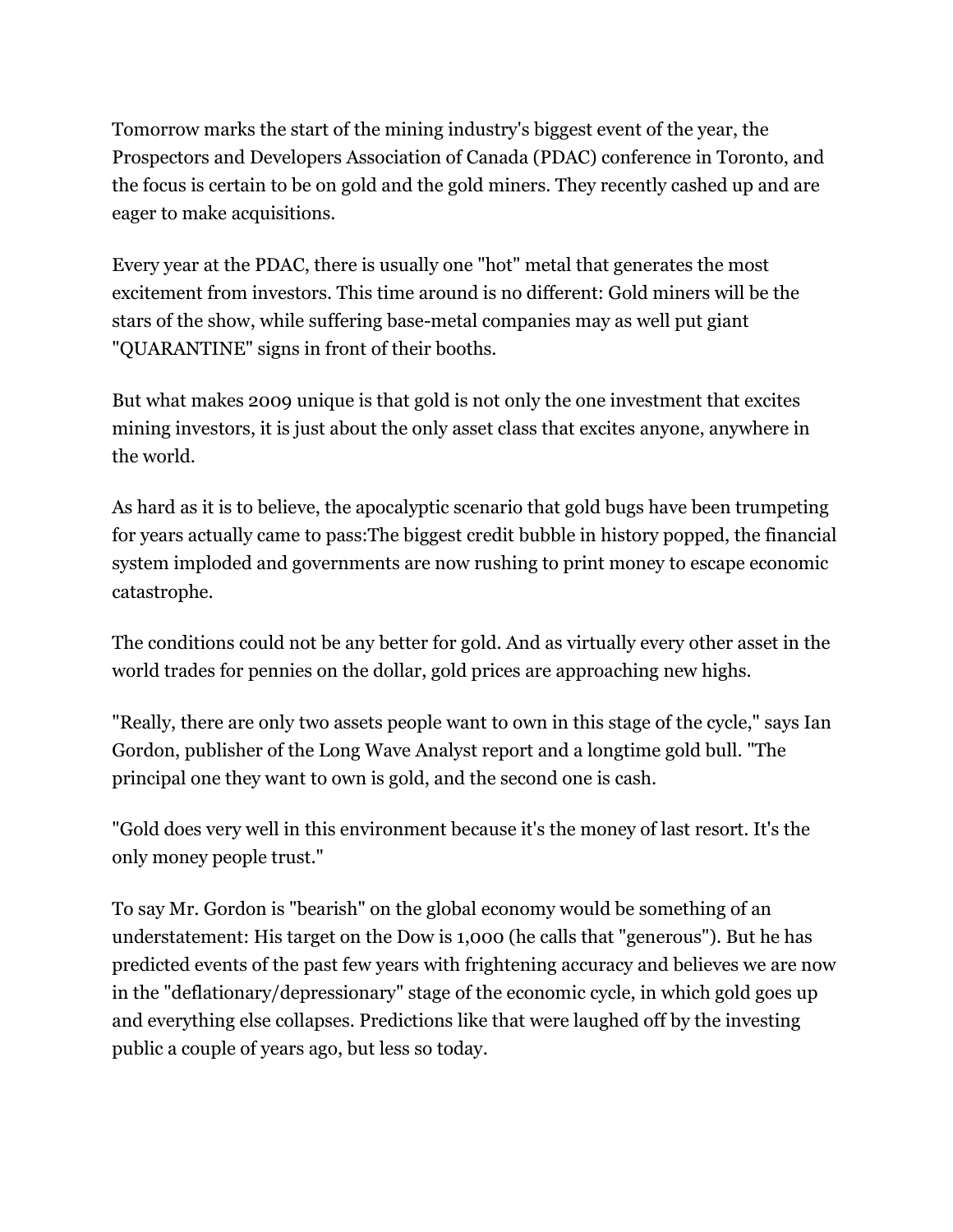Those generalist investors who once dismissed gold are now turning to it in unprecedented numbers. Gold miners, which were an unwanted little backwater of the S&P/TSX composite for so long, now make up more than 13% of the index. And Barrick Gold Corp. is, depending on the day, Canada's biggest company by market value.

That is not because Barrick is growing (its gold production is actually in decline), but because almost every non-gold company is shrinking.

Resource expert Eric Sprott, who has been long on gold ever since the tech bubble burst in 2000, says that most financial advisors foolishly viewed it as "heretical" for a very long time. That attitude is changing, as gold has become such a big part of the investing world that it can't be ignored any more. But there is still a long way to go in terms of changing attitudes.

"I think the collective wisdom of the pre-eminent advisors is that gold is a barbarous relic and that it should have been expunged from all portfolios," says Mr. Sprott, chairman and founder of Torontobased Sprott Asset Management Inc.

"If you went back to 2000, the HUI [gold stock] index was at 35, and today it's at 316. So it's gone up by 800%. I call it one of the great stealth bull markets of all time that people hardly participated in and really weren't aware of how fantastic it was."

Put together, these should be great times for the gold miners. Indeed, investors seem to think so: Most gold stocks have doubled or tripled over the past several weeks.

But for those trying to discover and mine gold, the political and technical challenges seem to grow by the day. Despite the high prices and obvious motivation to produce more of it, the industry as a whole is barely delivering.

You might call it "peak gold" theory: Gold mine supply, which is only about 80 million ounces a year, has been fairly flat for years, and experts doubt it will ever grow very much. Big new discoveries are extremely rare, and older mines are winding down fast. South Africa, once the gold mining capital of the world, is now producing at 1901 levels. Even Barrick recently warned its mighty Goldstrike mine in Nevada, which put the company on the map, is facing lower grades this year.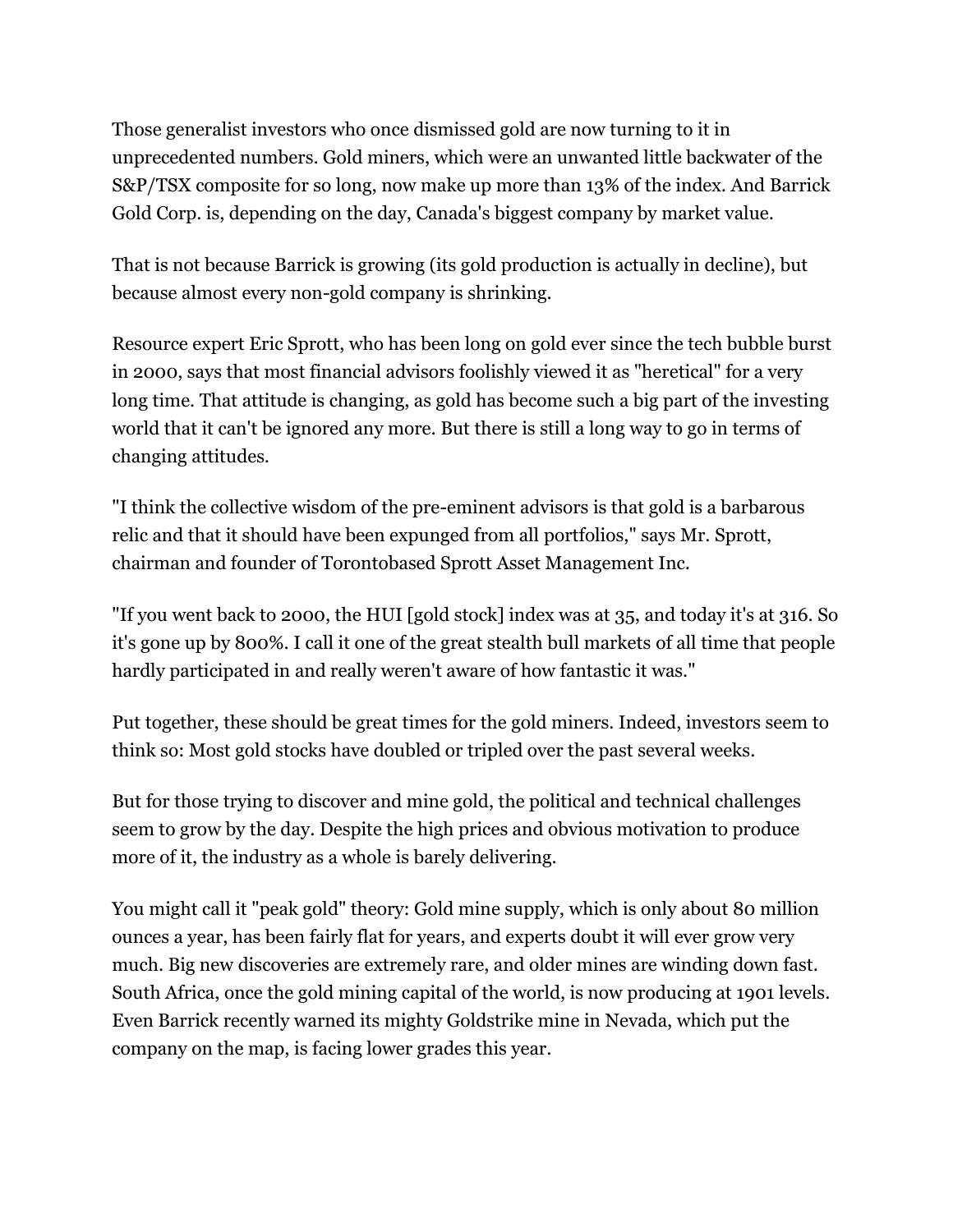Emerging gold regions such as Venezuela and Ecuador were supposed to fill the gap after production wound down in traditional mining centres such as South Africa. But political risk is proving extremely difficult for companies in those regions to navigate, and development has been glacial so far.

Yet the desperate search for gold has pushed companies to mine it in more and more risky places. Kinross Gold Corp. even opened a mine in Russia last year, apparently assuming that Vladimir Putin will respect private investment in his gold sector a lot more than he did in his energy sector.

On the other hand, the soaring gold price has also revitalized a lot of mining companies and given projects new life. In Mongolia, Ivanhoe Mines Ltd. and its leader Robert Friedland have promoted the giant Oyu Tolgoi project as China's closest and best source of copper. At today's prices, it looks more like a great gold mine. In the United States, mining giant Freeport-McMoran Copper & Gold Inc. could probably trade at a higher multiple if it rebranded itself as Freeport-McMoran Gold & Copper Inc.

For those who are bullish on gold, the next 12 months hold nothing but promise. The global financial system is nowhere near fixed, and the money-printing schemes that governments around the world are preparing to undertake are likely to be very inflationary, which should benefit gold.

Just as important, central banks still own woefully large amounts of U. S. dollars in their reserves and very little gold. Experts find it hard to believe that they will not look to rectify that disparity in the near future, given the dubious outlook for the greenback and most other currencies.

"China has virtually no gold at all in its reserve," says Bart Melek, a commodity expert at BMO Capital Markets.

"They have two trillion dollars and only about 600 tonnes of gold, which is 0.9% of their reserves. I can certainly foresee them looking at gold as a partial alternative."

Mr. Melek says gold has gotten a bit ahead of itself in recent weeks. But the bottom line, he says, is it is doing what it is supposed to do: It is proving to be a totally reliable safe haven in times of economic turmoil. There is no reason to think that role will change until the financial system is somehow fixed.